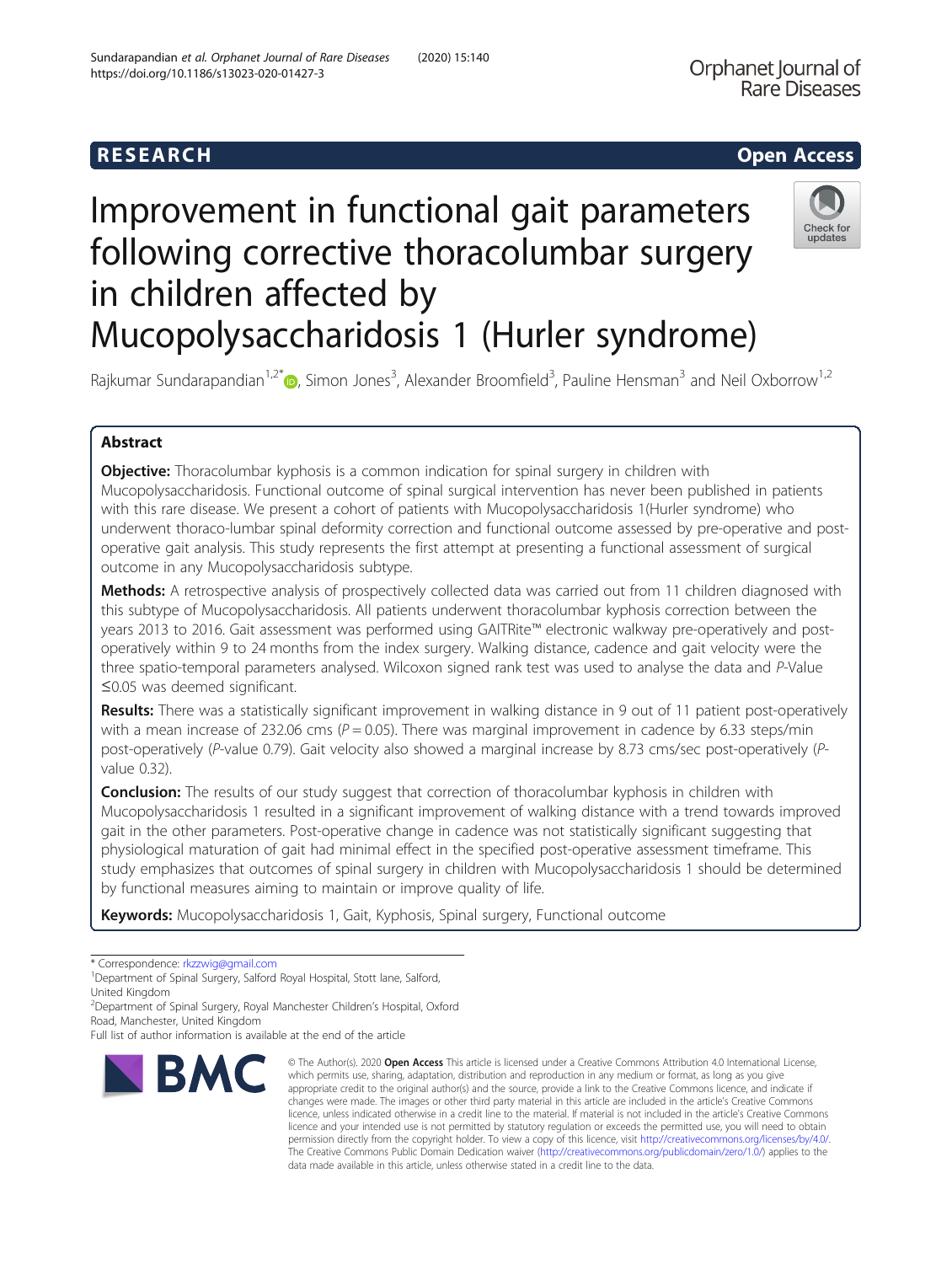### Introduction

Mucopolysaccharidosis 1(MPS1) or Hurler syndrome is a rare autosomal recessive disorder which results in a deficiency of lysosomal enzyme α-L-iduronidase [\[1](#page-7-0)]. This leads to failure in the degradation of glycosaminoglycans and their accumulation in various systems of the body. The global incidence of MPS 1 was reported as 1 in 100,000 live births [\[2](#page-7-0)]. The incidence of MPS 1 in England and Wales was 1.07 per 100,000 live births [\[3\]](#page-7-0).

The commonest skeletal manifestations are thoracolumbar kyphosis, hip dysplasia, genu valgum [\[4](#page-7-0)] and these persist despite disease modifying therapies [\[5](#page-7-0)]. MPS 1 exists on a spectrum with severe mutations in IDUA leading to complete enzyme deficiency and more rapidly progressive disease. Standard of care for this phenotype of MPS 1 is Haematopoietic stem cell transplantation (HSCT).

Surgical interventions to address dysostosis multiplex in this cohort of patients are associated with high risk and must be justified on clinical grounds and clear indication. Functional outcome measures should determine the overall response to surgical intervention, yet reported outcomes in literature commonly focus on radiological measures. There are no studies which report functional outcome before and after spinal surgery for thoracolumbar kyphosis [\[6](#page-7-0)]. Radiological outcome alone in insufficient to assess functional improvement after corrective spinal surgery in this cohort of patients. Surgery to correct thoracolumbar kyphosis is indicated considering the progression of deformity and its flexibility, presence of symptoms, growth potential and comorbidities [\[7](#page-7-0)] in this group of patients. We present a retrospective cohort study of homogenous patients with severe MPS 1 post HSCT who underwent correction of thoracolumbar kyphosis (Fig. 1 and Fig. [2](#page-2-0)) and functional outcome assessed by pre-operative and postoperative gait analysis. This study represents the first attempt at presenting a functional assessment of surgical outcome in any MPS subtype.

### Methodology and research design-

The objective of our study was to assess gait using validated measures in children with MPS1 before and after correction of thoracolumbar kyphosis. There are over 70 patients with MPS 1 being followed up in the MPS clinics and radiographs to assess thoracolumbar kyphosis are performed during each visit. Surgical intervention is performed on those patients with progressive thoracolumbar kyphosis or with loss of flexibility of the deformity. Patients with progressive deformity also undergo serial MR scans (Magnetic resonance imaging) in supine position and persistent or irreducible kyphosis in supine imaging was deemed as stiff deformity which was surgically intervened. There was bladder dysfunction in one Q.

Fig. 1 Pre-operative radiograph of thoracolumbar spine showing high lumbar kyphosis- Lateral view

patient with significant thoracolumbar kyphosis who was taken up for urgent decompression with correction of the deformity. Bladder function returned to normal following the surgery.

The selection criteria for surgery were patients with MPS1 and thoracolumbar kyphosis with progressively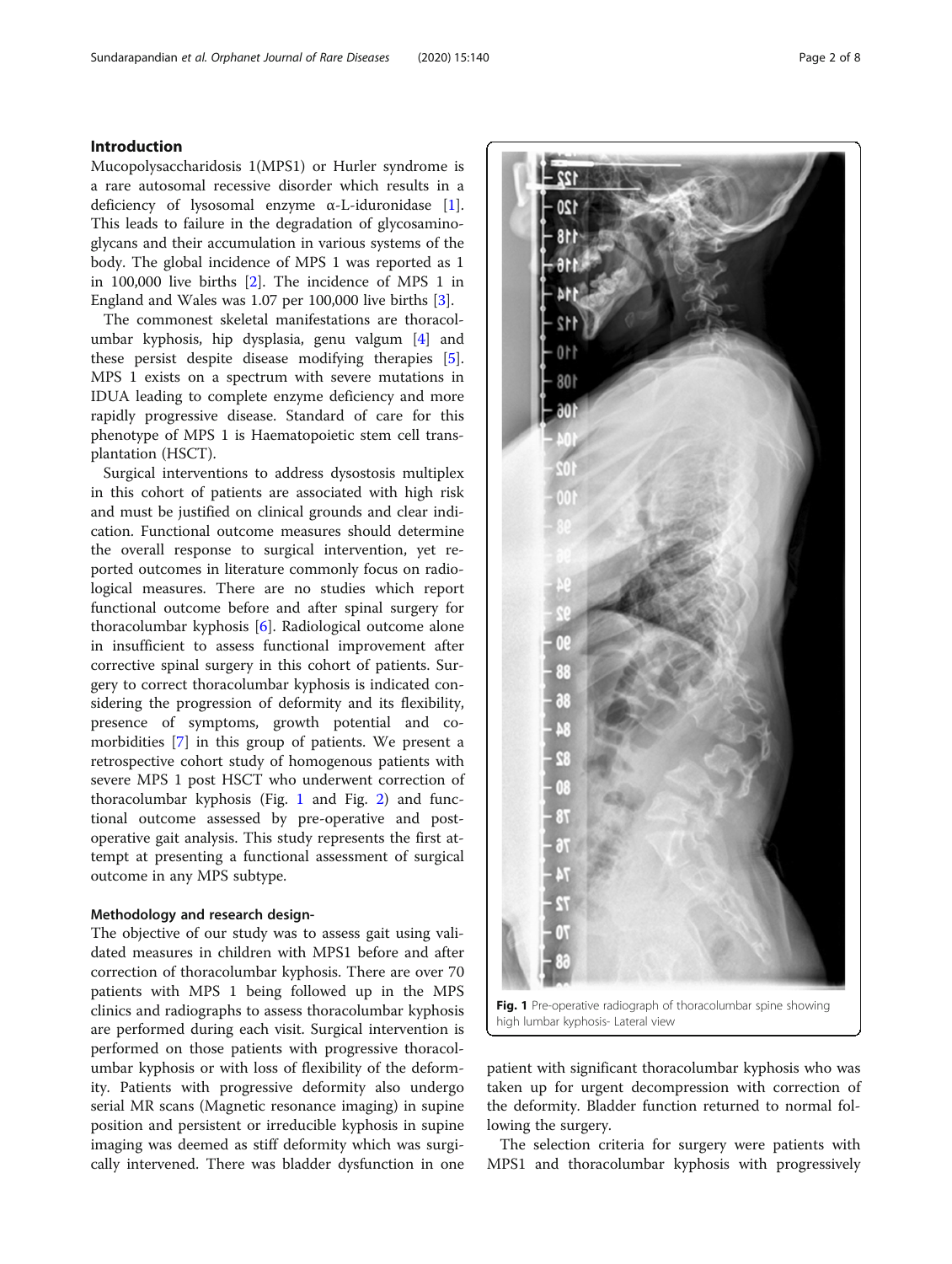worsening deformity or with stiffening deformity or with impending neurological deficit. The gait data of these patients who underwent surgery between the time period of 2013 to 2016 were retrospectively analysed. All the other patients with MPS1 being followed up were not taken up for surgery as the deformity was not progressive. Patients of other subtypes of MPS were also excluded. A thorough pre-operative assessment and optimisation was done by a highly skilled multidisciplinary team of clinicians including a specialized Paediatric anaesthetist when surgery was indicated. All the children who underwent correction of thoracolumbar kyphosis were operated by a single senior Paediatric Spinal Surgical Consultant.

A retrospective analysis of prospectively collected gait data was undertaken of MPS1 patients who underwent thoracolumbar kyphosis correction between the years 2013 to 2016 in our centre. A total of 11 patients were identified and included in the study, out of which 9 patients had single stage Posterior spinal deformity correction and 2 patients had undergone Anterior release followed by Posterior spinal deformity correction. All patients had completed atleast 9 months following surgery and were capable of walking independently.

There were 5 male and 6 female patients, aged 5–13 years (mean 9.27 years) at the time of surgery in the study group (Table [1\)](#page-3-0). The post-operative gait assessment in months from the index surgery ranged from 11 to 35 months (mean 18.45 months).

#### Gait assessment

Gait analysis was performed using the GAITRite™ system during each clinic visit.

Each child was made to walk the length of the walkway back and forth, without footwear or orthosis at a comfortable pace for one minute. GAITRite™ electronic walkway is a mat embedded with sensor pads to measure spatial and temporal parameters of gait. Multiple interconnected sensor pads form the length of the walkway on which subjects walk. The pressure sensitive sensors activate to sense geometry of the object, relative arrangement between them in a two-dimensional space and vertical component of the pressure exerted by the object. When the subject walks across the walkway (Fig. [3](#page-3-0)), footprints are obtained as quadrilaterals in real time with information on relative arrangement with the opposite feet [\[8](#page-7-0)]. Each walk of the subject is recorded in a laptop which is connected to the walkway. We analysed cadence, gait velocity and walking distance of all the children included in the study group.

The closest pre-operative assessment was selected along with the post-operative assessment recorded between 9 to 24 months. The latter time frame was chosen to allow recovery from surgery and also minimise any potential confounding progression of lower limb disease affecting gait.

#### Ethical considerations-

This study did not require Research ethics approval or Health Research Authority clearance as per the Research and Innovation Department of the hospital. Gait assessment in these children is performed as routine clinical practice on every attendance to the MPS clinic. We accessed previously recorded gait analysis data which did not affect clinical practise. The data we extracted for assessment was handled as per Information governance guidelines. Informed verbal consent was taken as standard practice from the parent or guardian of each child before gait assessment. All procedures followed were in accordance with Helsinki declaration.

Fig. 2 Post-operative radiograph of the same patient after correction of thoracolumbar kyphosis- Lateral view

<span id="page-2-0"></span>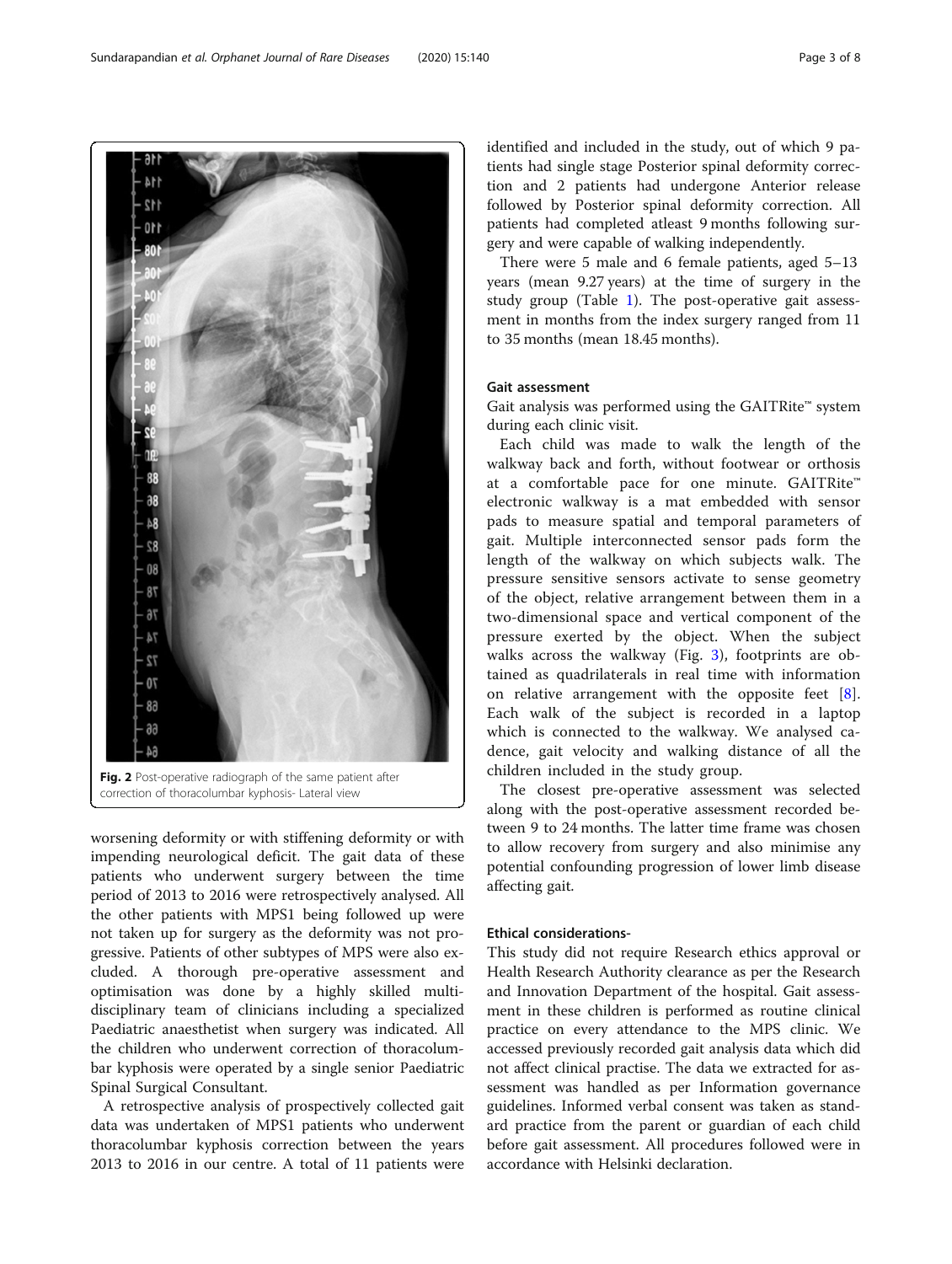| Patient<br>Identifier |      | Gender Age at the time of transplant in<br>months | Age at the time of surgery in<br>years | Post-operative gait assessment in months after<br>surgery |
|-----------------------|------|---------------------------------------------------|----------------------------------------|-----------------------------------------------------------|
| 1.                    | Male | 15 months                                         | 10 years                               | 28 months                                                 |
| 2.                    |      | Female 10 months                                  | 9 years                                | 14 months                                                 |
| 3.                    |      | Female 1st-11 months<br>2nd-16 months             | 11 years                               | 13 months                                                 |
| $\overline{4}$ .      |      | Female 1st-11 months<br>2nd-19 months             | 13 years                               | 16 months                                                 |
| 5.                    |      | Female 12 months                                  | 10 years                               | 18 months                                                 |
| 6.                    |      | Female 9 months                                   | 11 years                               | 16 months                                                 |
| 7.                    |      | Female 14 months                                  | 9 years                                | 11 months                                                 |
| 8.                    | Male | 8 months                                          | 5 years                                | 24 months                                                 |
| 9.                    | Male | 12 months                                         | 7 years                                | 17 months                                                 |
| 10.                   | Male | 8 months                                          | 7 years                                | 35 months                                                 |
| 11.                   | Male | 20 months                                         | 10 years                               | 11 months                                                 |

<span id="page-3-0"></span>Table 1 Patient demographics with age at time of stem cell transplant, age at time of surgery and month at which post-operative gait assessment was done

#### Statistical analysis-

Statistical analysis was performed using SPSS software. Shapiro-Wilk test was used to determine that the data was not normally distributed. Comparison of median values of two related samples (pre-operative and postoperative measurements) was undertaken using the Wilcoxon signed rank test (non-parametric test). A twotailed hypothesis with a P-value of  $\leq 0.05$  was deemed significant.

#### Results

The pre-operative and post-operative gait assessment data (Table [2\)](#page-4-0) of the 11 patients were analysed.

Box and whisker plot was used to analyse distributional characteristics of the group of scores and the level of scores. The most significant observations were made when pre-operative and post-operative walking distance (Fig. [4\)](#page-4-0) was compared. The median (dark purple line inside the box) or middle quartile of

preop walking distance was 1219.14 cms and showed a significant increase to 1399.07cms postoperatively. The inter-quartile range is represented by the middlebox containing the middle 50% of the scores. The preop inter-quartile range was equally divided by the median, while the postoperative inter-quartile range was unequally divided by the median. The postop interquartile range showed a significant overall increase. The data points in the graph denotes 7 out of 11 patients clustered within the interquartile range postoperatively. It is also to be noted that 5 out of 11 patients clustered close to the median postoperatively, while they were widely distributed in relation to the median pre-operatively. The visible shortening of the postop inter-quartile range box with clustering of data points close to the median is reflected by statistically significant increase of walking distance postoperatively  $(p = 0.05,$  Wilcoxon signed rank). Walking distance increased by a mean of 232.06 cm post-operatively. The

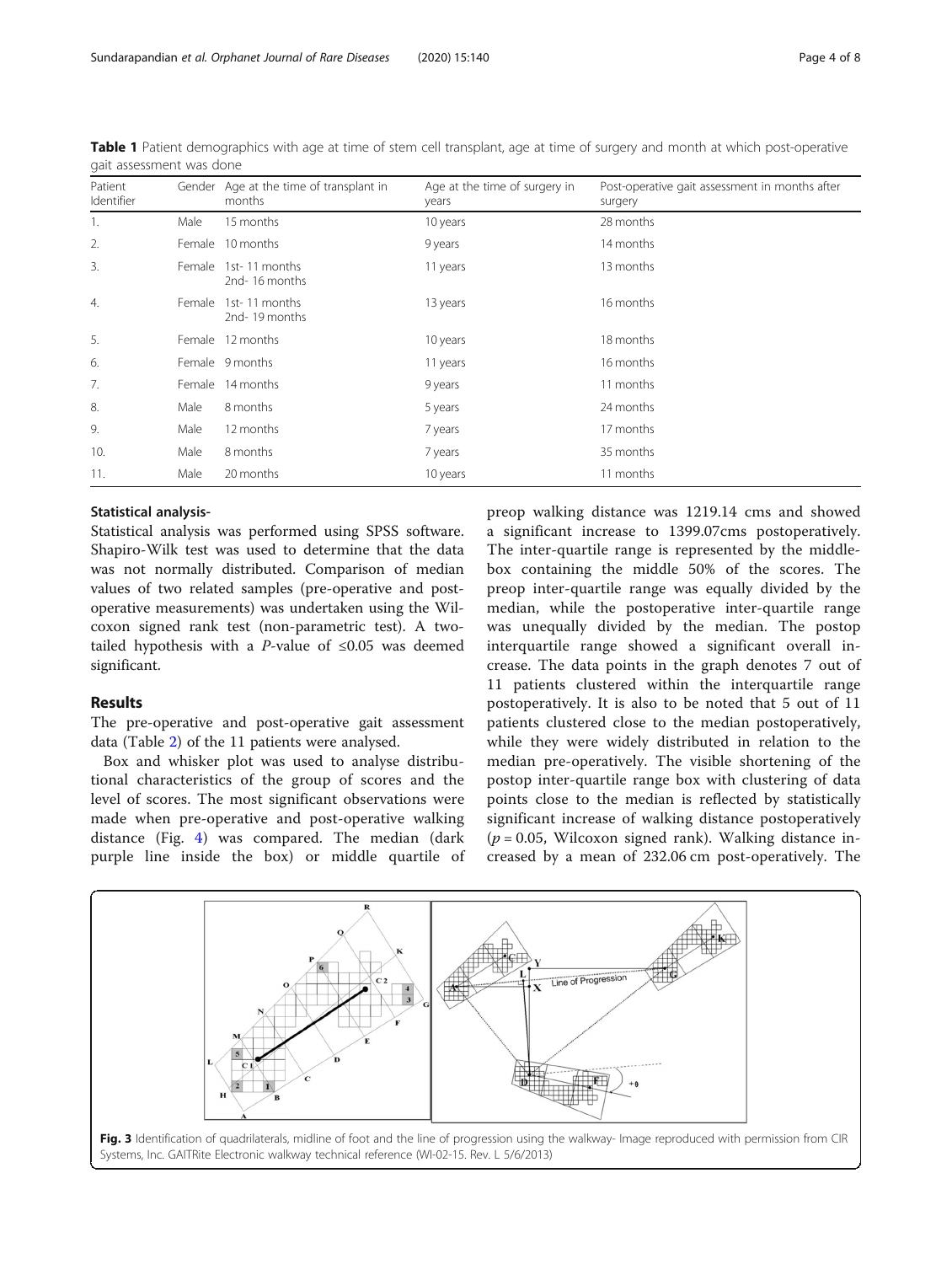<span id="page-4-0"></span>Table 2 Pre-operative and post-operative gait assessment data of all children included in the study

| Patient no.    | Pre-op walking distance<br>(cm) | Post-op walking<br>distance<br>(cm) | Pre-op cadence<br>(steps/unit time) | Post-op cadence (steps/unit time) | Pre-op velocity<br>(cm/sec) | Post-op velocity<br>(cm/sec) |
|----------------|---------------------------------|-------------------------------------|-------------------------------------|-----------------------------------|-----------------------------|------------------------------|
|                | 1324.24                         | 1325.53                             | 94.1                                | 98.8                              | 74.2                        | 70.4                         |
| $\overline{2}$ | 1105.28                         | 1344.74                             | 140.1                               | 133.5                             | 80.2                        | 99.8                         |
| 3              | 2183.57                         | 1636.79                             | 114.8                               | 109.4                             | 88.9                        | 99.4                         |
| $\overline{4}$ | 1319.31                         | 1308.11                             | 128.9                               | 139.5                             | 118.1                       | 118.4                        |
| 5              | 1802.64                         | 2019.6                              | 145.7                               | 138                               | 95.2                        | 145.2                        |
| 6              | 1219.14                         | 1749.55                             | 129                                 | 126.6                             | 124.8                       | 99.8                         |
| 7              | 766.26                          | 1399.07                             | 118.5                               | 204.9                             | 89                          | 103.9                        |
| 8              | 933.23                          | 1523.57                             | 152.7                               | 114.5                             | 99                          | 70.9                         |
| 9              | 893.01                          | 1367.53                             | 159.4                               | 120.6                             | 107.9                       | 88.7                         |
| 10             | 1670.63                         | 1831.94                             | 146.1                               | 169.9                             | 101.7                       | 140.2                        |
| 11             | 872.15                          | 1135.77                             | 103.3                               | 146.5                             | 68.2                        | 106.6                        |

outliers in the lower whisker and upper whisker remained far from the median but showed proportionate improvement postoperatively.

The median of pre-op cadence was 129 and post-op cadence was 133.5. There was a marginal increase in cadence post-operatively (Fig. 5). There was no clustering of data points in the interquartile range. Change in postop cadence was not statistically significant (p-value 0.79, Wilcoxon signed rank).

Gait velocity also showed a marginal increase postoperatively (Fig. 5) and therefore was similar to cadence on the box and whisker plot. The median of pre-op gait velocity was 95.2 cms/sec and post-op gait velocity was 99.8 cms/sec. Gait velocity increased by 8.73 cms/sec postoperatively and was not statistically significant (pvalue 0.32, Wilcoxon Signed Rank).

## Discussion

Hurler syndrome was first described to predominantly involve the skeletal system [\[9](#page-7-0)]. Dysostosis multiplex refers to the complex of orthopaedic abnormalities resulting due to defective membranous and endochondral growth [[10\]](#page-7-0). The effect of these orthopaedic abnormalities on locomotor ability of the affected child is



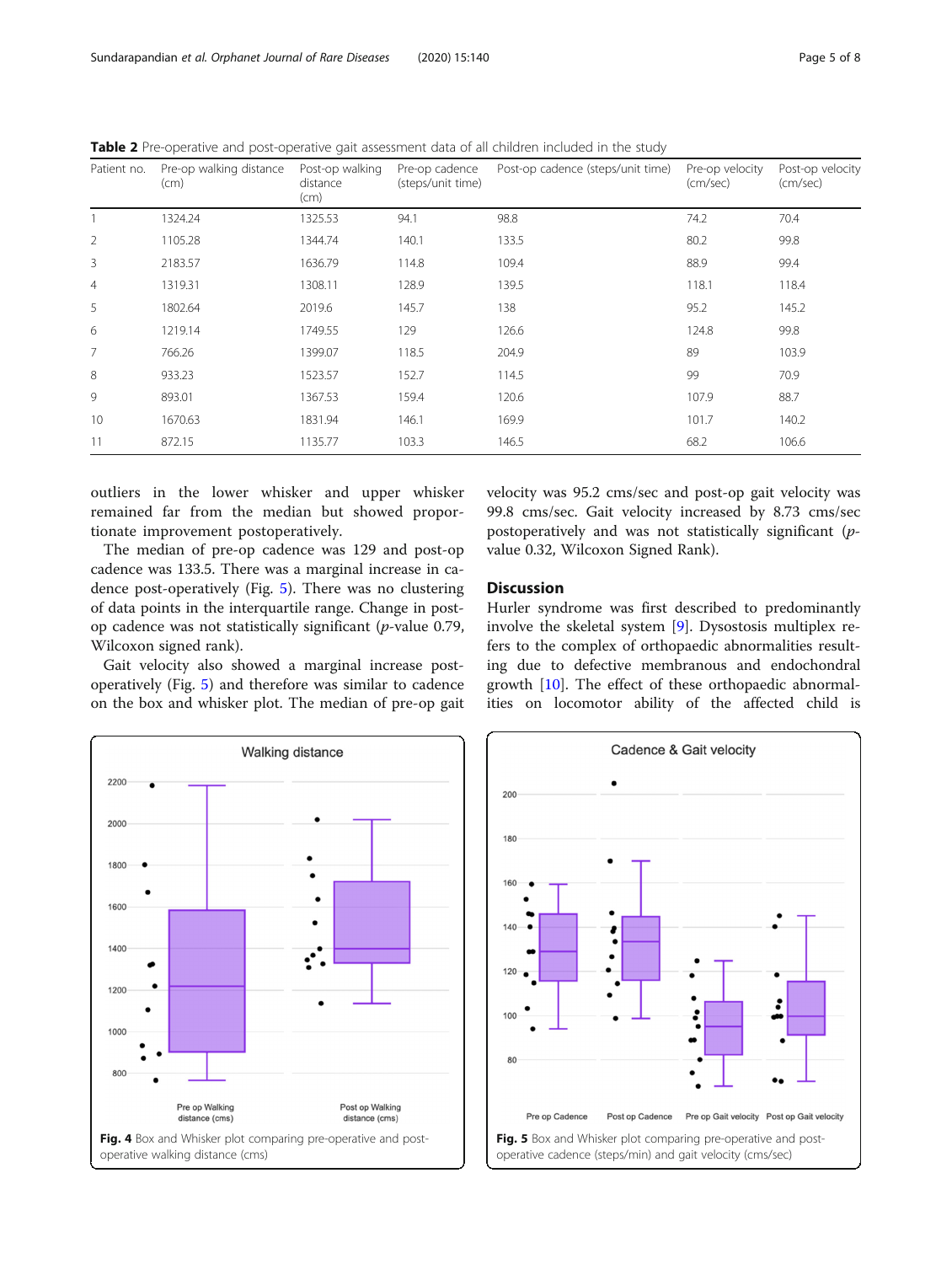profound. Children with Mucopolysaccharidosis 1 have below average gross motor abilities [\[11](#page-7-0)] and delayed maturation of gait [[12\]](#page-7-0). Orthopaedic abnormalities including thoracolumbar kyphosis in this group can be progressive and surgical intervention may be justified. Thoracolumbar kyphosis with a Cobb's angle of more than 40 degrees in children with Hurler syndrome is most likely to progress [[13\]](#page-7-0). Our justification for spinal surgical intervention in this cohort of patients is based on clinical practise guidelines by International consensus procedure developed using a modified Delphi approach [[7\]](#page-7-0) with the eventual goal of treatment is to maintain or improve the quality of life.

Anaesthesia in MPS patient is complicated and requires expertise of Specialized Paediatric Anaesthetist with support of a multi disciplinary team including Otorhinolaryngologist and Intensivist. A few of the serious complications which can occur during and after surgery are inability to ventilate or intubate, temporary airway obstruction, complete airway obstruction, post intubation problems, stridor, lower airway collapse and need for reintubation or tracheostomy [\[14](#page-7-0)]. Odontoid hypoplasia and Atlantoaxial instability can cause spinal cord injury during manipulation of cervical spine at intubation in MPS type 4 and rarely in MPS type 6 patients. Thoracic cage abnormality, hepatosplenomegaly or neuromuscular causes can lead to reduced excursion of diaphragm which in turn can result in restrictive pulmonary disease [\[15](#page-7-0)–[17\]](#page-7-0). Restrictive pulmonary disease along with airway obstruction can lead to cor pulmonale and respiratory failure [\[18](#page-7-0)]. The need for spinal intervention in our group of patients was decided by serial clinical and radiological assessments of the thoracolumbar kyphosis. A progressively worsening kyphosis, stiffening or irreducible curvature and threatened or imminent spinal cord compression were some of our indications for spinal surgery in selected patients.

There are seven types of Mucopolysaccharidosis and three subtypes of Mucopolysaccharidosis 1 (A-Hurler syndrome, B-Hurler-Scheie syndrome and C-Scheie syndrome). This study is the first attempt to assess functional outcome after Spinal deformity correction in patients with MPS of any subtype. Data obtained from GAITRite™ electronic walkway assessed spatio-temporal parameters of gait in this group of children before and after correction of thoracolumbar kyphosis. GAITRite™ walkway has been proven to have good reliability with immediate re-test, 2 week re-test and Intraclass correlation coefficients > 0.75 for measuring spatio-temporal parameters of gait [[19\]](#page-7-0) along with strong concurrent validity [[20\]](#page-7-0).

The nearest pre-operative and post-operative gait assessment data within 9 to 24 months of the index surgery were used for analysis. Children were found to be

recovering from the index spinal surgery when assessed within 9 months of surgery. Therefore, time was given for the child to recover from the spinal surgery and then gait assessment was done. After 24 months there was a possibility of deterioration of gait due to the progression of disease in the hip and knee joints affecting global locomotor ability. Physiological maturation of gait is another potential confounding variable in growing children. Gait in the MPS study group may be expected to mature more slowly than the unaffected child. Restricting the post op assessment time frame to 9 months to 24 months helps us identify changes in the gait which can be attributed to spinal surgery and not due to physiological development. Gait analysis data of one patient alone was obtained 35 months after index spine surgery as that was the only available post-operative assessment data for that patient.

Walking distance is a good indicator of the overall ability of bipedal locomotion to propel the body from point A to point B. Walking distance or distance travelled on the walkway is measured in centimetres on the horizontal axis from heel centre of first foot print to the heel centre of last foot print [\[8](#page-7-0)]. This parameter is not affected by the disease process in the joints of the lower extremities or individual footfalls. Parameters such as stance phase can be affected if the disease process has resulted in antalgic gait from an affected hip joint. Similarly, step length can be recorded as a negative value if the child fails to bring the landing foot heel point forwards of the stationary foot making parameters of individual footfalls unreliable. Nine out of eleven patients in the study group exhibited a statistically significant increase in walking distance postoperatively (mean postoperative increase of 232.06 cms, P-value 0.05). There is no literature evidence to standardize normal walking distance according to age in this cohort.

Cadence is calculated as the number of steps taken per minute. Reducing cadence in a growing child is an indicator of maturing gait [[21\]](#page-7-0). All the children in our study were assessed within 9 to 24 months from the index spine surgery, which was a cross-sectional analysis in a surgical cohort and not a linear assessment of gait maturation. We observed that there was a trend towards reduction of cadence postoperatively in six out of the eleven patients in the study group, which was not statistically significant (P-value 0.79). Therefore, physiological development did not have significant impact on gait during our assessment time frame postoperatively.

Gait velocity was calculated on the walkway after dividing the distance travelled by ambulation time. Measuring gait velocity reflected the ability or the ease with which the children walked after Spinal surgery. Gait velocity in our study increased in seven out of the eleven patients postoperatively. However, the mean increase in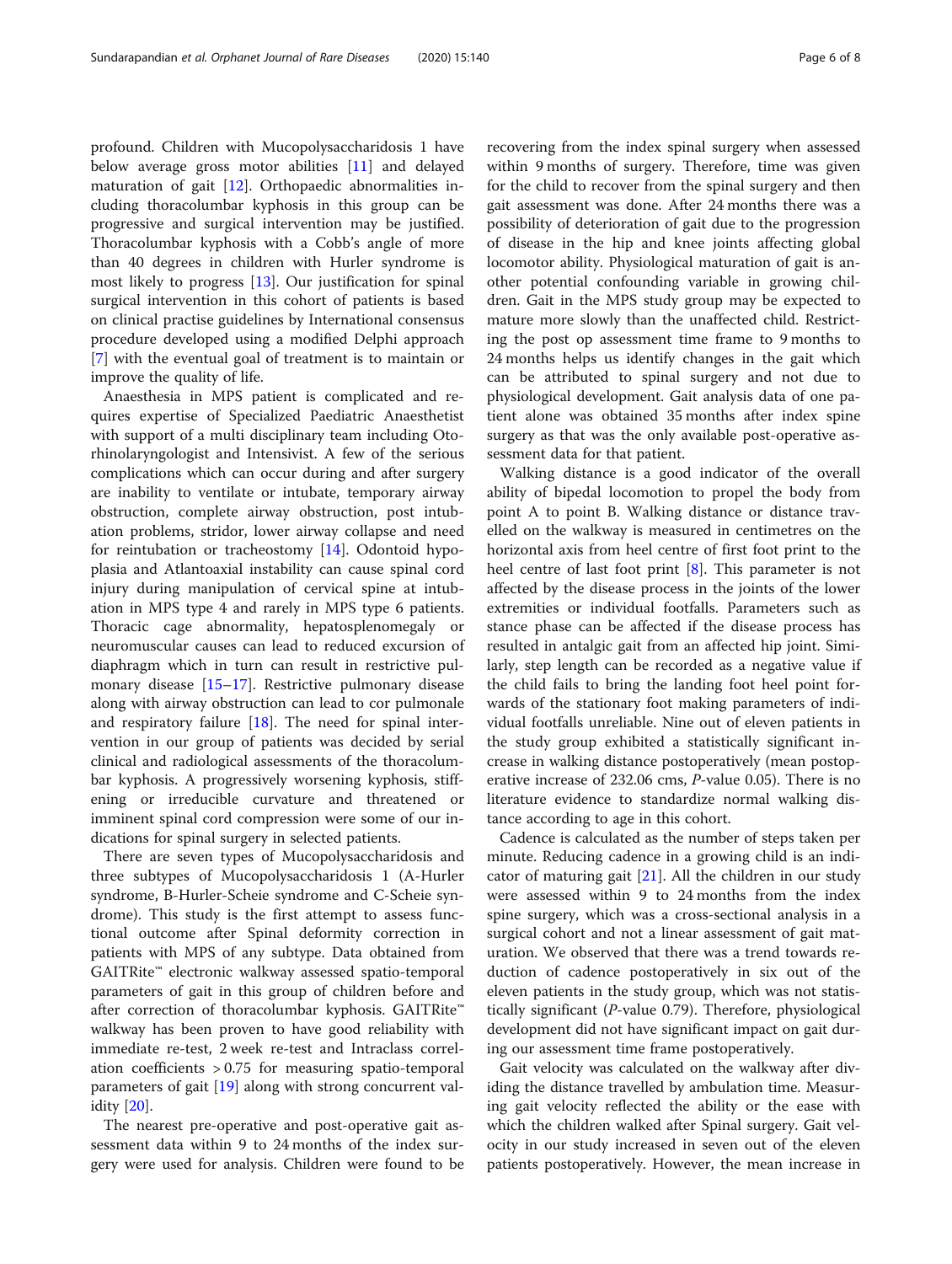gait velocity by 8.73 cms/sec postoperatively was also not statistically significant (P-value 0.32). Cadence and gait velocity showed only a marginal improvement postoperatively.

Sagittal spinal curvatures help in maintaining global sagittal spinal balance and aid bipedal locomotion. A balanced spine requires minimal muscular effort to maintain an upright posture. Thoracolumbar kyphosis alters spinal biomechanics by resulting in an anterior shift of the truncal mass with increased flexion moment arm. An increased sagittal spinal curvature with increased flexion moment arm alters physiological loading of compression and shear forces across spinal segments [[22\]](#page-7-0). Thoracolumbar kyphosis renders the normally strong dorsal extensor paraspinal musculature weak, affecting the ability to maintain an upright posture. The anterior truncal shift stretches the dorsal extensor paraspinal musculature beyond a point where the lengthtension relationship is altered [[23,](#page-7-0) [24\]](#page-7-0).

Compensatory effect of sagittal spinal deformity is commonly observed in the neck and in the lower limbs. A backward tilt of the pelvis, flexion of the knees and dorsiflexion of the ankles are some of those seen in the lower extremity. The effort required for the lower limb to function in conjunction with the compensatory mechanism results in early fatigue with poor exercise tolerance. Children in this cohort have joints in lower extremities affected by the same disease process, adding to the burden of poor gait. Therefore, changes in sagittal spinal balance and poor lower limb function can both affect gait. Surgery to correct thoracolumbar kyphosis in our cohort is an attempt to restore sagittal spinal alignment which in turn has shown a functional improvement of gait. The reported improvement of gait in our study was attributed to restoration of sagittal spinal alignment as none of the children in the study group had any intervention to address the disease process in the joints of lower extremities within the post-operative assessment timeframe. Three children in our study group had hemiepiphysiodesis of knee joint done more than year before the index spinal surgical intervention. This will not have any impact on our study as we have taken the nearest preoperative gait assessment as baseline.

Spine is the first component to get activated during gait and lumbar spine is the key component which drives the pelvis. EMG studies have shown early truncal muscle activation anticipating propulsion and gait initiation [\[25](#page-7-0)–[27](#page-7-0)] proving that functioning of lower limbs follow spinal motion during gait. We did not use the standard 6 min walk test as the joints of the lower limbs were affected by the same disease process which may result in early fatigue. Gaitrite walkway is a validated tool [[19,](#page-7-0) [20](#page-7-0)] in assessing spatiotemporal parameters of gait and we believe walking distance of one minute better reflects gait efficiency before lower limb fatigue sets in.

The process of maturation of gait in children with Mucopolysaccharidosis 1 is delayed when compared to normally developing children [[11\]](#page-7-0). Improvement in cadence postoperatively was not statistically significant proving that physiological maturation had minimal effect on gait in the post-operative assessment timeframe. Therefore, the trend towards improved gait observed within the postoperative window (9 to 24 months) was due to surgical correction of the spinal deformity rather than developmental maturation of gait.

A limitation of our study was small sample size. Eleven patients from a single sub type (MPS1) is a large number, but remains a statistically small sample size. Studies with small sample size have a higher margin of Type 2 error and can over estimate the magnitude of association. However, we did manage to find out a statistically significant result (walking distance  $p$ -value 0.05) in one of the parameter analysed. Therefore, the positive association between spinal surgery to correct thoracolumbar kyphosis and gait should be considered a surrogate end point to design further multi centre studies with larger sample size. A larger sample size may yield statistically significant results in other parameters as well,

However, we do reflect the population of the largest centre for treatment of severe MPS1 in Europe and multi centre studies of surgical outcomes have proven challenging due to the variability in indication and procedure used in this group.

#### Conclusion

The results of our study suggest that children with MPS1 who had Surgical correction of thoracolumbar kyphosis exhibited a trend towards improved gait after surgery. There was a statistically significant increase in the walking distance post-operatively with a trend towards improved cadence and gait velocity. The limitation of 9 to 24 months in the post-operative period ensured that our gait assessment was not affected by the physiological changes in gait or the disease process in joints of lower extremities.

Spinal surgery to correct thoracolumbar kyphosis or any orthopaedic intervention in this group of patients should aim to preserve or improve quality of life. Radiological outcome alone is insufficient to assess improvement following surgery and functional outcome should play a key role following surgery. Functional parameter such as gait can have a significant impact on the quality of life in this group of patients. We do not have a disease specific validated tool to assess quality of life in MPS, factoring in the varying levels of intellectual development across the sub types. Therefore, this study is a small step in the journey to develop a tool to assess functional ability following spinal surgery in children with MPS 1.